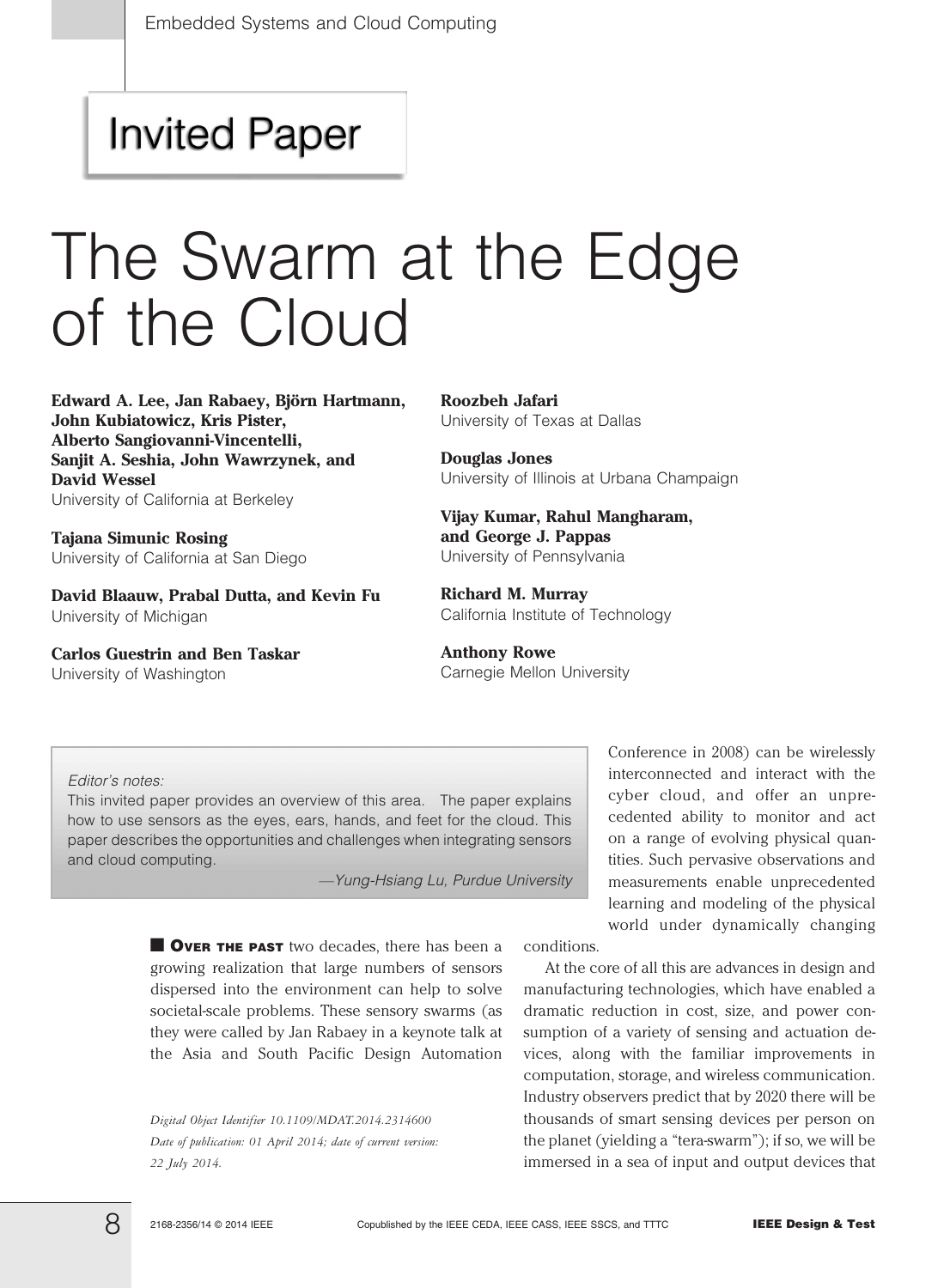are embedded in the environment around us and on or in our bodies.

The concept of wireless sensor networks is not new. Sensorbased systems have been proposed and deployed for a broad range of monitoring (and even actuation) applications. But the vast majority of those are targeting a single application or function. The potential of swarms goes far beyond what has been accomplished so far. When realized in full, these technologies will seamlessly integrate the "cyber" world (centered today in "the cloud") with our physical/biological world, effectively blurring the gap between the two. We refer to such networked sensors and actuators as the ''swarm at the edge of the cloud," $<sup>1</sup>$  and the emerging glob-</sup>



Figure 1. Three-tiered structure of the emerging information technology platform [9].

al cyber–physical network as the ''TerraSwarm,'' encompassing trillions of sensors and actuators deployed across Earth.

TerraSwarm applications, which we call "swarmlets," are characterized by their ability to dynamically recruit resources such as sensors, communication networks, computation, and information from the cloud; to aggregate and use that information to make or aid decisions; and then to dynamically recruit actuation resources—mediating their response by policy, security, and privacy concerns.

Achieving this vision will require a three-level model, shown in Figure 1. The cloud backbone will offer extraordinary computing and networking capability, along with global data analytics, access, and archiving. Mobile battery-powered personal devices with advanced capabilities will connect opportunistically to the cloud and to nearby swarm devices, which will sense and actuate in the physical world.

Ubiquitous connectivity between the cloud and mobile devices such as smartphones is almost a reality today. Through common and general

<sup>1</sup>This phrase was coined by Jan Rabaey in a keynote talk at the VLSI Circuits Symposium in Kyoto, Japan, June 15, 2011 [8]. programming and communication interfaces (e.g., "app" programming and TCP/IP) this connectivity has turned the cloud+mobile universe into a flexible platform enabling millions of applications that we could not have imagined a few short years ago. These parts of the system will continue to develop rapidly under large-scale commercial investment. The swarm level, however, because it directly interacts with the physical world, presents challenges that demand forward-looking research. The potential payoff of such research is a system that can fundamentally change and empower human interaction with the world.

Current ''smart'' applications, such as smart homes, smart grids, and battlefield management systems, typically address a single application on a dedicated set of resources. While this approach provides performance guarantees and reliability, it prevents economies of scale, and, more importantly, it prevents the explosion of possibilities that results from sharing data and devices across applications. The TerraSwarm vision cannot be achieved by a single vendor providing the components as an integrated system. What is needed instead is the swarm equivalent of the common, general, "app" framework that has recently enabled smartphones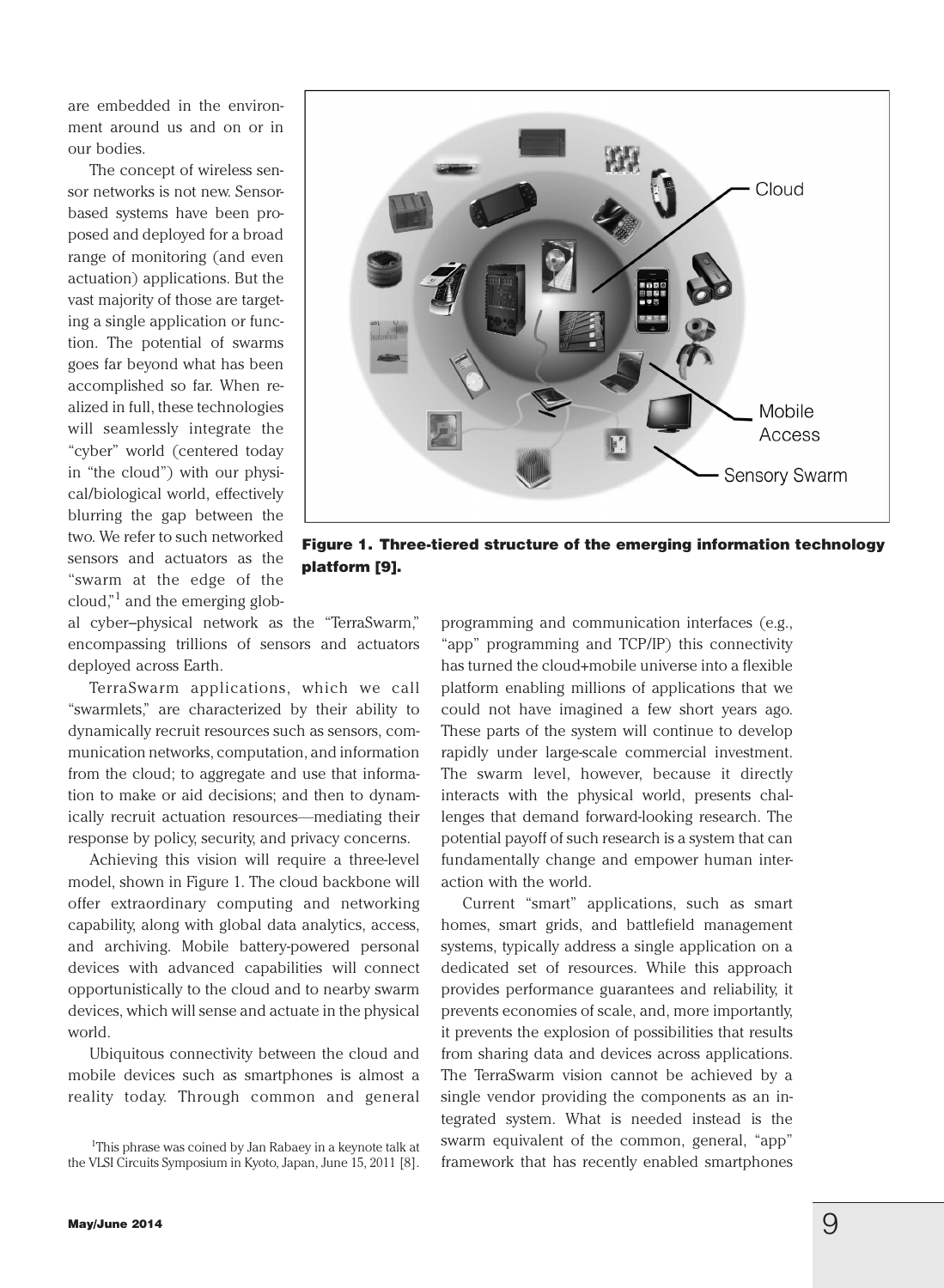

Figure 2. Map of the technical problem space of the TerraSwarm.

and similar devices to rapidly deploy and serve a vast range of often unanticipated applications by recruiting resources and composing services. The swarm will never achieve its potential without a ''SwarmOS'' on which such swarmlets can be built and composed by millions of creative inventors.

While open architectures with dynamically recruitable resources can open up significant security and privacy risks, they can also make systems more efficient (through sharing of resources), more resilient (through dynamic reconfiguration leveraging redundant resources), and more capable, enabling applications we have not yet invented or that cannot yet be realized. Adaptability, reliability, robustness, and security are essential ingredients to be considered from the start.

When the web was first launched, few people would have predicted the astounding range of applications that it would enable. It has profoundly changed the way people interact and behave, how businesses are run, and how information is exchanged. A similar revolution happened with the introduction of mobile platforms such as Android and iOS. We believe that swarm-based systems can

have at least as much impact. Enabling this requires a collaborative environment in which to address the TerraSwarm's extraordinarily wide range of challenges and opportunities. By viewing key challenges through many different eyes, we expect to be able to generate a broad range innovative ideas and solutions.

#### The TerraSwarm challenge

While the TerraSwarm vision holds enormous promise, it also poses a number of daunting challenges. The technical challenges are defined by the following unique combination of characteristics of TerraSwarm systems:

- $\blacksquare$  large scale: the swarm comprises a vast number of nodes generating corresponding ''big data'';
- h distributed: components of the swarm are networked, separated physically and/or temporally;
- $\Box$  cyber–physical: the swarm fuses computational processes with the physical world;
- dynamic: the environment evolves continually;
- adaptive: the system must adapt to its dynamic environment, and thus the distinction between "design-time" and "runtime" is blurred;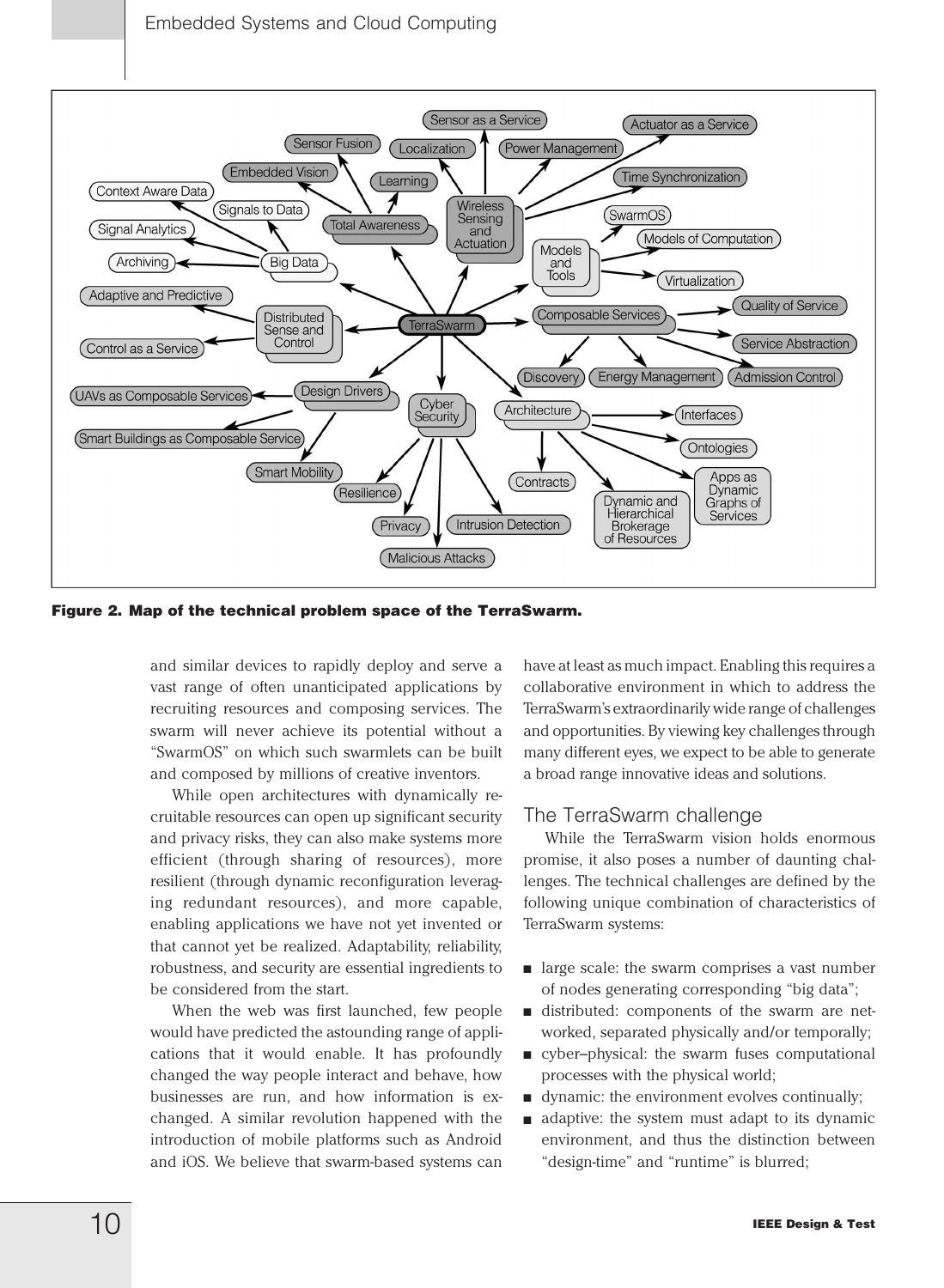**h** heterogeneous: swarm components are of various types, requiring interfacing and interoperability across multiple platforms and models of computation.

Given these characteristics, a sketch of the technical problem space facing a scalable and universal realization of the vision is shown in Figure 2. The challenges and opportunities include the following.

- $\blacksquare$  Swarm systems rely on vast numbers of heterogeneous sensors that are generating massive amounts of data. How will these data be accessed, processed, stored, and interpreted? First, we observe that data are more valuable when aggregated than when isolated. The emergence of the social networking industry is a case in point. Second, we observe that data need not be communicated or stored if they can be predicted from models. If such models can be learned in an unsupervised way, then the TerraSwarm can be reflective, monitoring its own health, as well as the health of physical devices and humans that it interacts with.
- $\blacksquare$  When data are used for security, or safety-critical systems, how can we verify that they are accurate (i.e., that the sensors are functioning properly), that they have not been compromised (i.e., secure from deliberate or inadvertent tampering), and that their source is known? We observe that today's mechanisms for identity and key management likely will not scale well to the TerraSwarm. The emergence of ubiquitous clock synchronization (with IEEE 1588 and 802.1AS for wired and wireless networks) offers unique new opportunities for scalable security mechanisms, since stable local clocks provide a natural root for trust.
- **FerraSwarm applications are generally cyber–** physical systems that involve physical actuation and closed-loop control, and hence will have stringent testing and verification requirements. But they will also be highly dynamic, adapting their structure and recruiting resources on the fly. How can testing and verification extend to continuously evolving systems? How can we ensure that effects on the physical world are safe? We observe that online verification of adaptive and evolving systems will require lightweight formal methods, something that remains elusive today.
- $\blacksquare$  Swarms and swarmlets that dynamically recruit resources will compete for those resources. How will costs (energy, opportunity cost, and capital investment) be managed? How can we ensure that new deployments do not disrupt established services? We observe that networking innovations such as audio video bridging (AVB, now called time-sensitive networking, or TSN) offer more control over quality of service than has been available in the past on open public networks, but how the control gets exercised in an open and competitive world remains an open question.
- $\blacksquare$  How will we address data privacy and safety? We observe that, counterintuitively, privacy may be easier to preserve with more data than with less, using, for example, the notion of differential privacy [2].

It is worth observing that nearly every science and engineering university and a broad fraction of industry are engaged in activities that are either directly or peripherally related to swarm systems, often under the heading of the Internet of Things (IoT), the Internet of Everything, Industry 4.0, the Industrial Internet, Smarter Planet, Machine to Machine (M2M), TSensors (Trillion Sensors), or The Fog (like The Cloud, but closer to the ground). Relevant research areas include sensor technologies, actuators, semiconductors, communication systems, control systems, robotics, data analysis, data mining, modeling and simulation, operating systems, energy-efficiency technologies, machine learning, data security and encoding, and cyber– physical systems, among others. Thus far, there has not been a coherent effort to bring together these disparate research efforts to serve swarm-based application development. Yet the swarm will only reach its full potential when it becomes a unified, standardized platform enabling the unencumbered development of many swarm applications.

#### TerraSwarm research

To address the challenges of the TerraSwarm, the authors launched the Berkeley Ubiquitous Swarm- $Lab<sup>2</sup>$  soon followed by the nine-university cooperative TerraSwarm Research Center.<sup>3</sup> The latter is organized along four themes. The first of these is focused on the realization of a ''Smart City'' scenario,

<sup>2</sup> http://swarmlab.eecs.berkeley.edu 3 http://terraswarm.org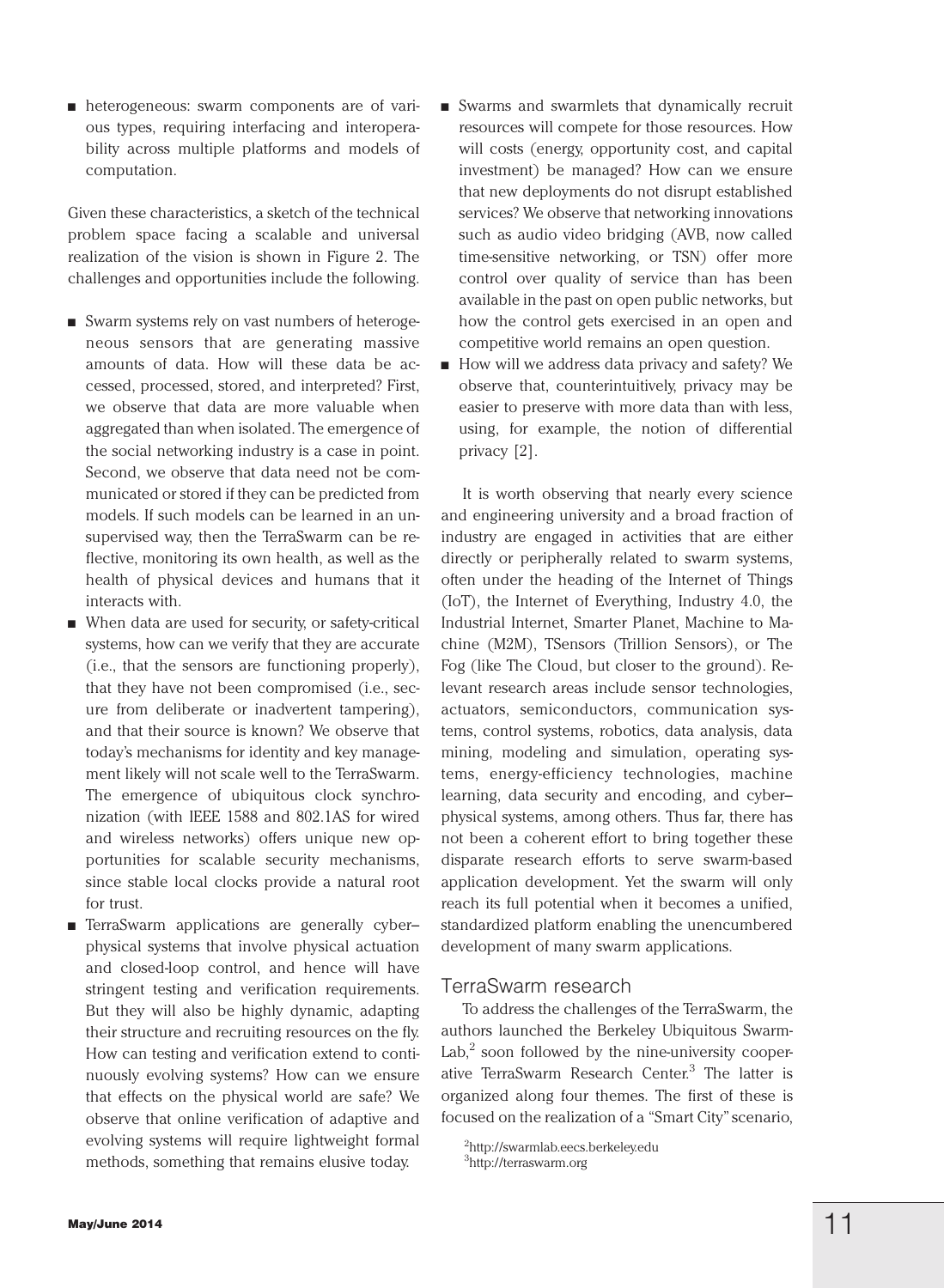developing applications that drive and test the technical developments of the other three themes. Technology development is structured around the three additional themes: platform architectures and operating systems; services, applications, and cloud interaction; and methodologies, models, and tools. In their totality, these four research themes cover the broad range of TerraSwarm technical problems identified in Figure 2.

#### Smart cities

Cities are complex ecosystems, and their effective functioning has enormous impact on our quality of life and economic health. They stand to benefit from swarm technology, probably not through a utopian top–down authority-driven unified design, $4$  but rather from the emergence of many of individual creative applications that leverage the swarm. We focus on two scenarios: a city during normal operation, and a city during natural or man-made disasters (such as accidents, infrastructure failures, earthquakes, or terrorist attacks). We call this the ''tale of two cities.''

In normal operation (the best of times), a swarmenabled city not only helps run the infrastructure more effectively but also empowers its occupants by providing more effective interfaces, better mobility, better information, and experiences in immersive realities in a way not possible before. For example, maintenance crews may recruit sensors from underground utilities, and combine that sensor data with data from pipe-crawling robots and from the cloud. They can use this information to guide maintenance operations using overlay displays in a manner similar to what televised sporting events use, based on contextual 3-D information.

A key feature is the ability to aggregate information from multiple sources, using this information, for example, to reroute traffic, help citizens to find their way through the city or accomplish their chores, and identify health and safety threats (e.g., caused by air pollution). Recognizing the limitations of keyboards and screens as user interfaces, swarmlets might recruit local resources such as cell phones, nearby displays, or audio systems to interact with humans.

In the worst of times, in case of a disaster such as caused by utility failures, earthquakes, or terrorist attacks, the same systems may facilitate communication, find loved ones, mobilize response teams,

4 For an excellent critique of such top–down utopian visions, see [4].

and deploy robots to hazardous areas. Many swarm devices will be wireless, battery powered, and energy scavenging, offering the possibility of unprecedented robustness in the face of infrastructure collapse. The dynamic nature of the swarm, where resources come and go, implies that swarmlets must be, by design, adaptive, making them, therefore, by design, more robust to failures of components.

A critical research challenge is how to recruit and compose heterogeneous resources, how to dynamically adapt applications to changing resources and contention for resources, and how to share resources without compromising safety, security, or privacy.

#### Platform architectures and operating systems

In a TerraSwarm system, swarmlets compete for a variety of resources, including sensors, actuators, networks, computing resources, storage, energy, and wireless spectrum. To unleash the creativity of millions of swarmlet developers, we need to create a stable architecture that can dynamically balance the competing needs of distributed concurrent applications so that functionality, robustness, utility, and quality of service are guaranteed. We call the systems support for this adaptive, resource-aware architecture the "SwarmOS," a highly distributed infrastructure that touches every node in the system. Its purpose is to efficiently allocate resources based on complex optimization strategies, while maintaining appropriate security and privacy.

The SwarmOS must support continual reconfiguration of applications and of its own service definitions without ever having the luxury of a clean restart. It must also support richly heterogeneous components including sensors, actuators, networks, and computers, and it must tolerate appearance or disappearance of resources. It must be distributed and mobile, orchestrating actions across heterogeneous networks.

Swarmlets are interconnected graphs of services, likely constructed by leveraging ideas from serviceoriented architecture (SOA) such as loose coupling, service abstraction, discoverability, and composability. Service interfaces provide utility guarantees through service level agreements or contracts. So that swarmlets can be adaptive, health monitoring of the components, anomaly detection, and welldefined lifetimes for service-level agreements (SLAs) need to be provided by the SwarmOS.

A few of the services provided by a SwarmOS giving swarmlets access to resources are shown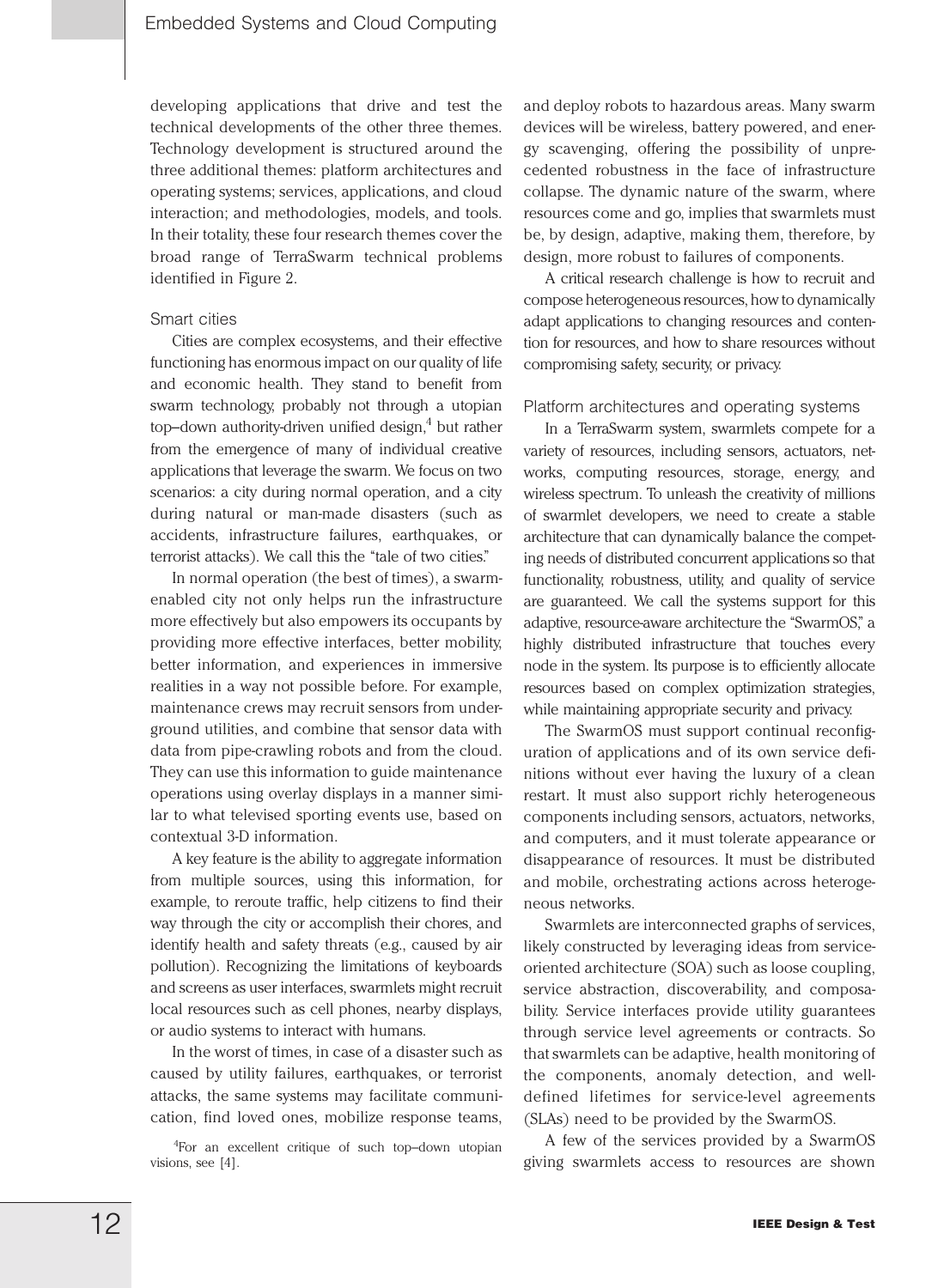

Figure 3. A few of the services provided by a SwarmOS giving Swarmlets access to resources.

in Figure 3. One key insight that has emerged early in the project is that virtualization of computing resources is not necessarily in conflict with time-sensitive and real-time services, though more work is needed to manage quality of service in networks (leveraging protocols such as AVB and precision time protocols) and temporal isolation in processors. It has also become clear that simulation models will need to be integrated with deployed systems (a concept we call ''swarm-in-the-loop simulation'') in order to evaluate how services adapt in times of stress. In addition, the SwarmOS will need to embrace emerging and established mechanisms, including HTTP and REST, CoAP, XMPP, The Thing System (TTS), and many others.

The security of information, actuation, and brokerage is essential to the success of the TerraSwarm vision. For the leaf nodes of the TerraSwarm system (the sensors and actuators), it is important that security mechanisms be built-in without becoming an undue energy burden. This leads to a

need to develop energy-efficient hardware support for encryption/decryption, authentication, and hardware-enforced key management.

Services, applications, and cloud interaction

The TerraSwarm vision is one of composable services that can be dynamically recruited by applications. Formally, applications are defined as dynamic, distributed graphs of connected services. Both "dynamic" and "distributed" are important here; applications persist even as the individual components that comprise these applications change. This view elevates the concept of an integrated modular architecture (IMA), today's target for systems-of-systems design, from the system level to the enterprise level, and augments it with discovery, data aggregation, and runtime adaptation.

From the user perspective, the TerraSwarm provides (contextual) awareness, enabled by a dynamically changing mixture of local and remote swarm sensors. Adaptive services will exploit these devices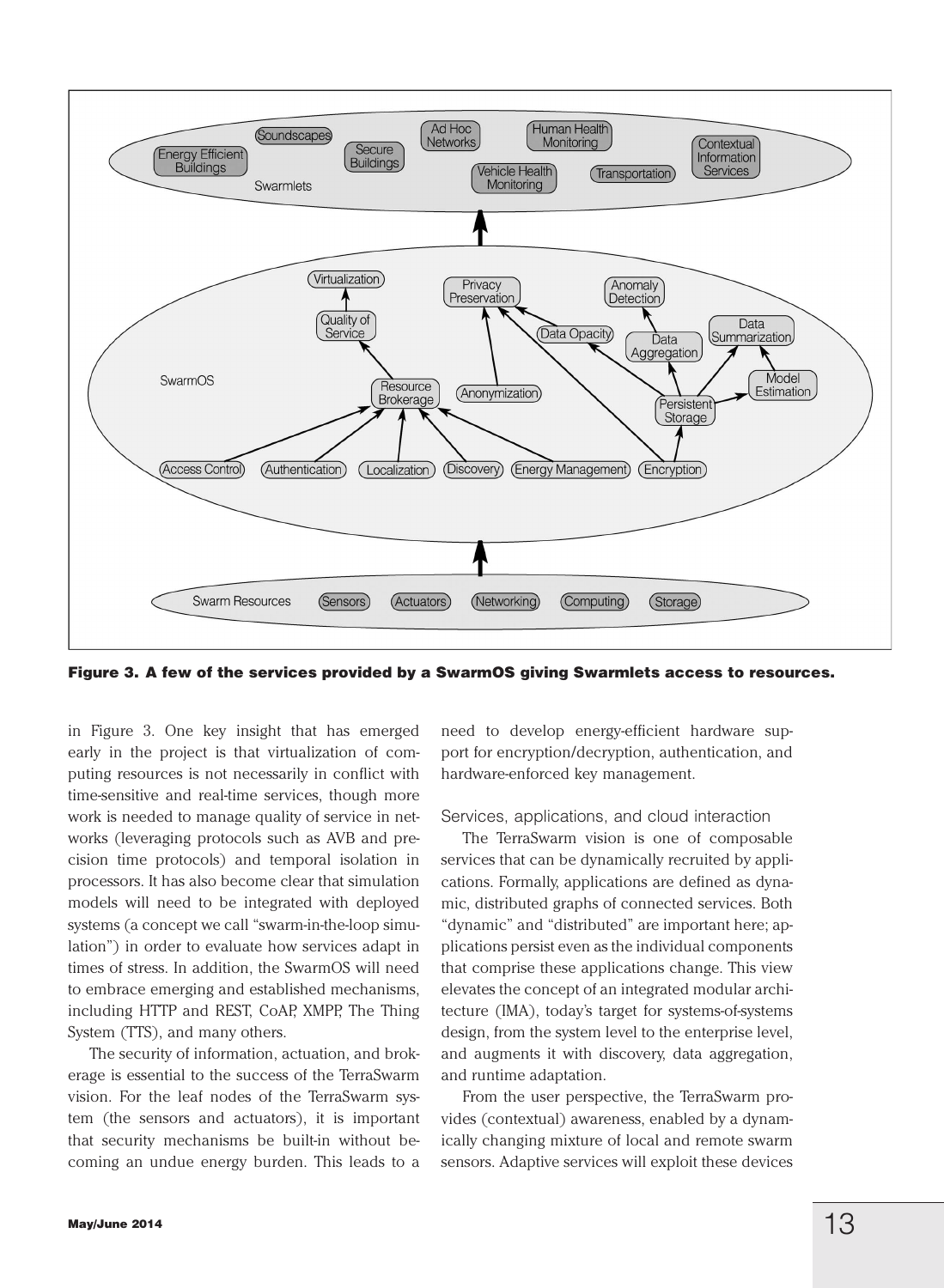to improve accuracy and quality for the user. Actuators, such as mobile robots, can be used to place sensors and networking capability where needed. Ensuring that such adaptive services remain effective, efficient, and safe under dynamic restructuring is a challenging control problem. The TerraSwarm vision is to decentralize the design of such systems, improving their robustness and making them more adaptable and opportunistic. Control strategies will be synthesized on the fly from formal goal specifications and constraints (e.g., safety constraints), a vision we call control as a service. Formal methods will ensure that constraints are enforced as the application adapts.

A central challenge to be overcome is the imbalance between the massive amounts of information that could be collected and the time-sensitive interests and needs of the user(s). A naive approach is to collect and store all data, and have cloud-based services distill the information for user consumption. But the most interesting services will need the right (contextual) data at the right time and the right place. Closed-loop cyber–physical interactions will not tolerate the latencies incurred by cloud-based archiving and indexing. Moreover, the vast data flood that will emerge from the TerraSwarm make this naive approach far too costly, even with huge advances in storage technology. A smarter approach is the use of data to build and refine models of the data sources that, in effect, learn the normal behavior of the data source. Only the anomalous data, not predicted by the model, require a reaction. A useful and reasonable reaction might be, for example, data summarization, where only significant events are presented to human observers.

As with social networks and information search technologies, the cloud participates by aggregating data from a multiplicity of sources, something not possible on a single physical device, no matter how much computation and memory capability it has. The cloud is not just a computation and memory resource; it is an information aggregator and a service synthesizer. Data aggregation allows us to shift feedback control from the system level to the enterprise level. Imagine, for example, fleets of vehicles whose aggregated sensor data are used to improve the efficiency, reliability, and safety of each individual vehicle.

Aggregating data comes with risks to privacy. The web and social media have opened the floodgates

of personal information available about us even to strangers. Even as our culture is only starting to learn to deal with the consequences of that information flood, that flood is about to be itself overwhelmed by data streams from physical sensors. The TerraSwarm vision is that security and privacy must be built into the very core of service definitions.

One approach uses a system-theoretic formulation to address privacy concerns, defining filters that release useful information without compromising privacy. Such an approach can rely on the notion of differential privacy [2], which provides strong privacy guarantees against adversaries with arbitrary side information.

There is also potential data leakage introduced by composable services through side channels such as timing and power consumption. Fortunately, there are synergies. For example, temporal isolation may be introduced to guarantee resources to safety-critical services, but it can also be used to prevent sidechannel attacks, where private information is deduced from temporal variations in software execution.

Security-related technologies and techniques such as static analysis, hazard analysis, and elliptic curve cryptography will also prove useful. So will existing research in the area of secure distributed storage [1], [3], [5], [7], which can inform the design of cloud-based swarmlets that need strong guarantees of security despite their reliance on physically insecure infrastructure.

In a connected world, the physical location of information does not matter much; the same is not true of sensors and actuators. Location is much more important at the cyber–physical boundary than in the cyber world of information technology. However, for many swarm services, location in 3-D space is not nearly as important as semantic location. A swarmlet needs to know what room a temperature sensor is in, for example, not where in 3-D space it is. In fact, small measurement errors could lead to significant mistakes, placing a temperature sensor on the other side of a wall, for example. The SwarmOS must provide infrastructure for location-based services, for semantic localization, and for learning the logical structure of semantic spaces by observing mobility.

#### Methodologies, models, and tools

A key challenge in designing TerraSwarm applications and infrastructure is that the distinction between "design time" and "runtime" becomes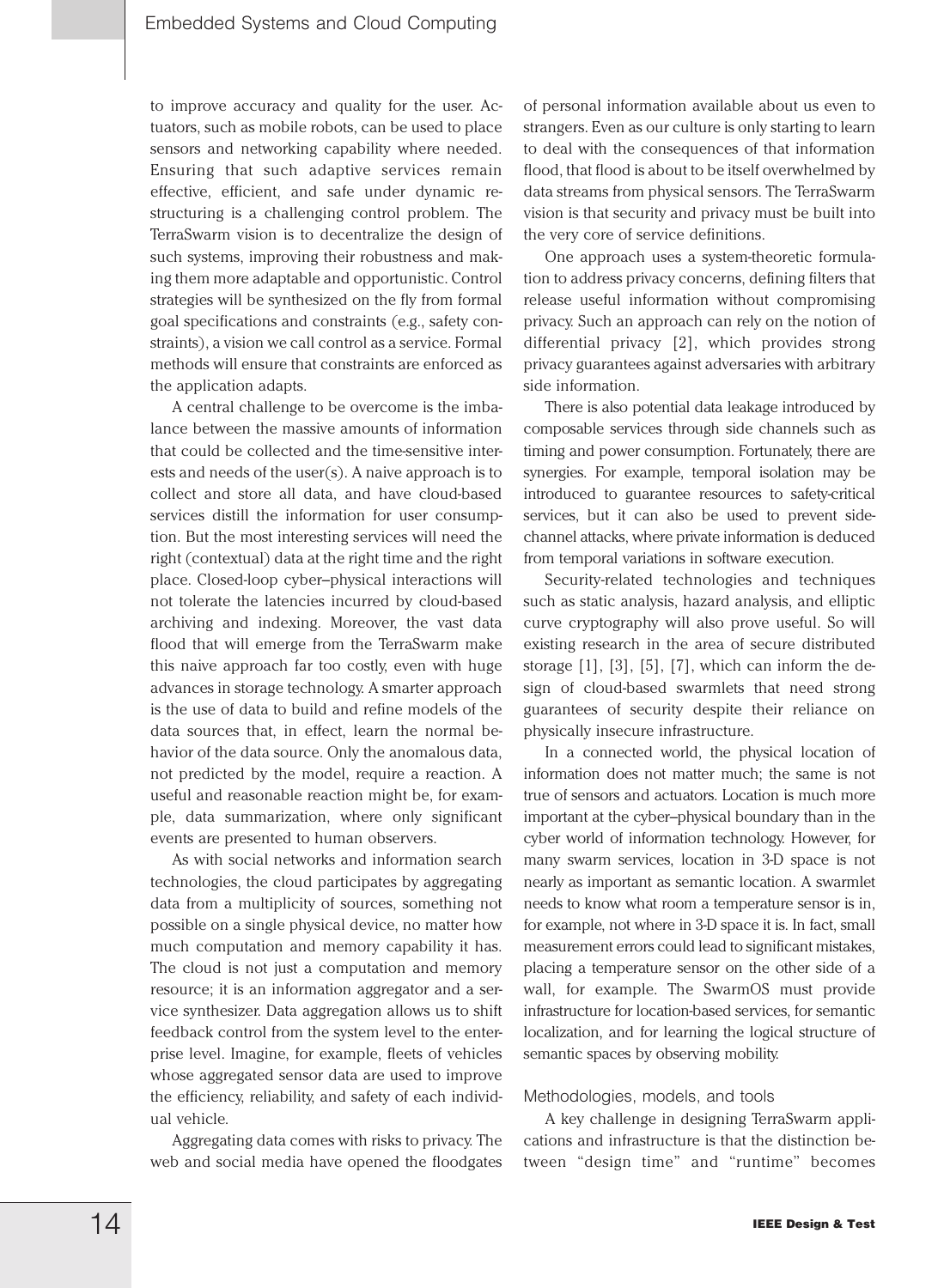blurred. Ensuring that different components and subsystems can be dynamically recombined yet still function properly will require new, highly advanced development methodologies, models, and tools. Functions to be realized must be separated from the components that will be used to realize them (the "separation of concerns" concept [10]). Programming models must be less centered on algorithms (step-by-step transformation of data) and more centered on dynamics (change of state over time), distribution, discovery, and adaptation. Optimizations that might be performed at design time in a conventional system of systems, such as mapping of functions to resources, will need to be performed at runtime. Design-time testing and verification will not be adequate, because components and applications are dynamically composed and recomposed. Validation will need to be performed at a higher level, will need to cover families of possible runtime configurations rather than just one, and will need to include runtime validation strategies that are lightweight and energy efficient. Research will be needed in advanced modeling, verification, and adaptation approaches.

We have already observed the central role of models for managing the data flood. Models also play a central role in swarm system design and adaptation. Developing TerraSwarm systems will require the ability to effectively model system components and their interactions. Models must capture the evolving availability of services and resources, which can potentially be combined to provide many different types of applications. Models must also capture the rules for recruiting and combining resources and services. Current modeling approaches do not support the complex, dynamically changing characteristics of TerraSwarm systems.

We model TerraSwarm systems as a dynamic hierarchical graph of components that comprise the system. The nodes of the graph represent services. Since these graphs are hierarchical, a node may itself be a graph aggregating subservices to define a new service. The edges in the graph represent: 1) communication paths between components; 2) authority relations between components; 3) use relationships (i.e., service  $x$  uses service  $y$ ); 4) ownership relations; 5) coordination; 6) controllability; and 7) observability. A configuration of a TerraSwarm system is a particular graph structure that selects specific capabilities of the nodes in the graph (i.e., subsystems).

Verification of TerraSwarm systems' functionality will be difficult. The large number of components, their heterogeneity, and the dynamically changing structure will render exhaustive formal verification impractical. Instead, we will need compositional and incremental techniques. Compositional techniques hierarchically infer properties of compositions from properties of components. Incremental techniques infer properties of a configuration from properties of a similar configuration.

Compositional verification is enabled by assumeguarantee reasoning, which requires models of the environment. (Assume-guarantee contracts are described in [11].) In a dynamic TerraSwarm context, these models will likely be incomplete, and hence will need to be inferred or refined from observations. Such models will be imperfect, and, therefore, should include metrics of uncertainty that verification techniques can reason about.

Good models provide not only opportunities for formal analysis, but also opportunities for simulation. Because of the complexity of the systems of interest and the uncertainty about the environment in which they operate, simulation models will be more valuable when coupled with systematic mining of requirements. That is, although simulation models will always be valuable for human designers to develop an understanding of a system, they can be even more valuable when combined with automated exploration of the possible system behaviors.

In the dynamic network of a TerraSwarm system, noninterference properties become key. For example, when a node joins or leaves a network, it must not disrupt any service that does not depend on this node. Noninterference of temporal properties becomes particularly important for closed-loop cyber– physical systems, because if one service disrupts the timing of another, it may change the dynamics of a physical system in undesirable ways. Hence, models will need to include temporal specifications that verification techniques can reason about [6].

Not all nodes in a system will be equally trusted. TerraSwarm protocols will need to detect compromises, distinguish trusted from untrusted data and resources, and be robust to the presence of a certain number of malicious nodes. Techniques based on a combination of formal methods and algorithmic game theory (e.g., [12]) can be effective in analyzing the impact of untrusted, potentially malicious agents.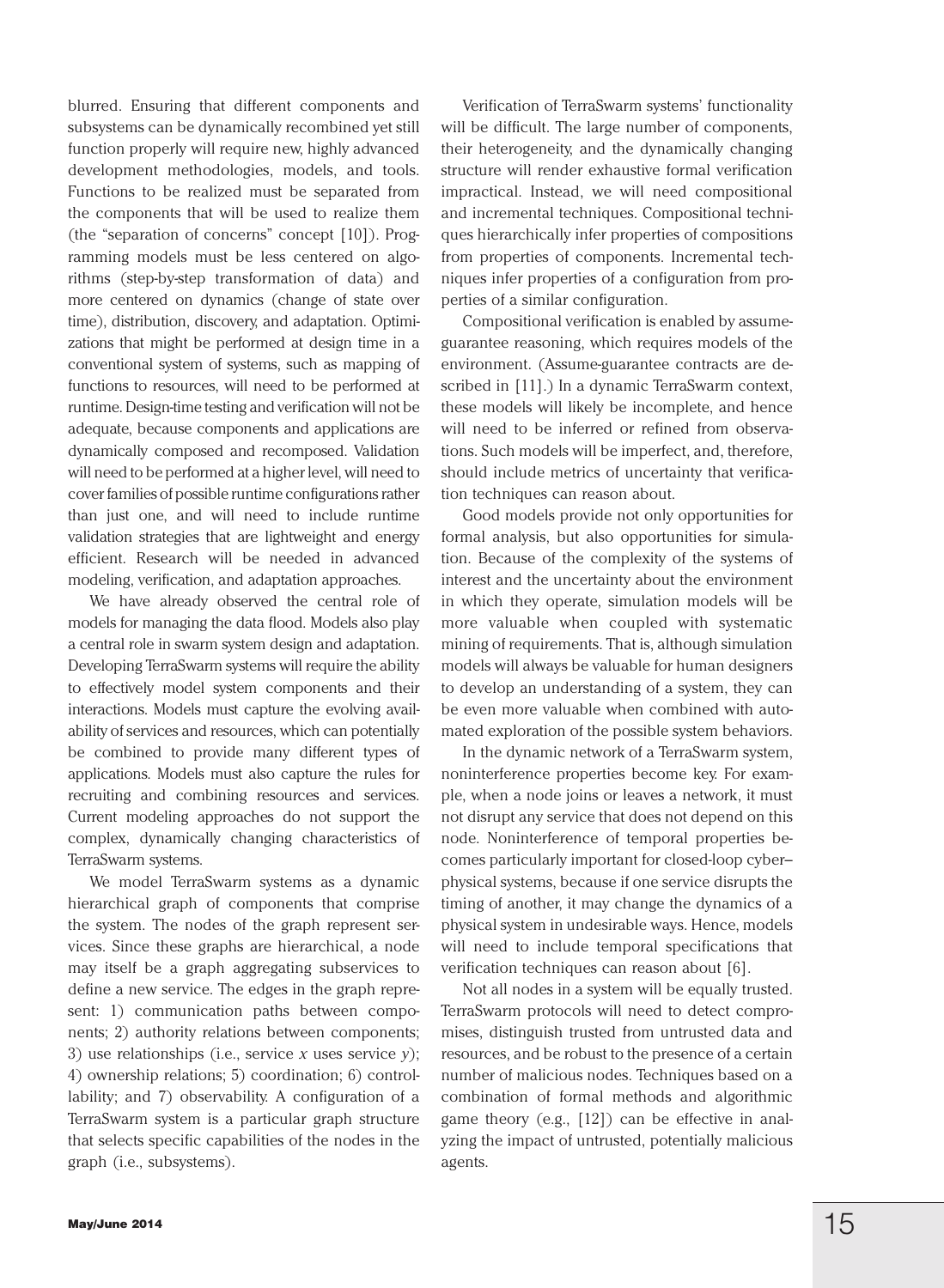Good models will also play a central role in the adaptiveness of swarm applications. TerraSwarm applications need to deploy resources dynamically in order to achieve mission goals, and these goals may change based on circumstances encountered in the field. Typical optimization strategies for determining how best to deploy resources depend on knowing the spatial probability distribution of relevant events, but in a TerraSwarm system, this distribution will not be known in advance.

By leveraging theoretical and algorithmic tools developed for adaptive systems, we can derive new simple algorithms for complex tasks, such as coverage, source seeking, distributed partitioning, and tracking under uncertain communication constraints. These algorithms do not depend on a model of the environment, exploiting instead event observations during deployment. Moreover, they adapt to slowly varying environmental conditions or sudden but infrequent environmental changes.

### TerraSwarm applications

A key characteristic of the TerraSwarm approach is that infrastructure is shared among multiple swarmlets. A few carefully chosen applications can help drive the research in the right direction. The applications used for research need not themselves be innovative; indeed, a successful infrastructure will lead to applications that none of us will have anticipated, as has happened with smartphones. Examples of applications that could be useful to drive the research are illustrated as follows.

■ Consumer applications. TerraSwarm systems enable a much richer set of consumer applications because of their interactions with the physical world. Consider, for example, a smart jukebox, which is a relatively simple swarmlet that incorporates several key TerraSwarm characteristics. During normal city operation, it uses information about local demographics and listening preferences to generate a customized playlist, which can then be used by restaurants (or other public meeting spaces) to adapt their soundscapes to the preferences of their customers on a dynamic basis. Leveraging the work at the Berkeley Center for New Music and Audio Technology (CNMAT), $5$  it is

http://cnmat.berkeley.edu/

even possible to deliver different soundscapes to different locations within a public forum (using beamforming and very large speaker arrays), and to extend to soundscape synthesis rather than just delivery. Interaction devices such as touchscreen tables could extend the smart jukebox into the social networking world, allowing for participatory soundscapes that go well beyond karaoke.

The smart jukebox will require semantic localization, analysis of personal information available from mobile devices and social networking databases, and dynamic resource recruiting and control. The application will be required to construct models of musical preferences, infer models from sample behaviors, find optimization criteria and algorithms, construct statistical models of user populations and system dynamics, improvise subject to constraints, analyze the system dynamics, analyze privacy and security, and optimize the delivery mechanism according to the available resources. It can leverage existing machine learning technology used in (for example) Pandora and Apple iTunes' Genius Bar, both of which aggregate information about musical preferences and make predictions about new songs that are likely to be enjoyed.

In emergency scenarios, the smart jukebox infrastructure can be used to identify the location of people with relevant skills (e.g., doctors, electricians, off-duty police officers) and alert them via the localized sound system or text message that their skills are needed at a nearby location. By aggregating information about available human resources and their locations, the system can more effectively direct resources to appropriate locations and optimize emergency response times.

Although its utility in normal, day-to-day operation is not critical, the smart jukebox is a technologically challenging application that is serving as a good test case for key aspects of the TerraSwarm tools and methodologies.

 $\blacksquare$  Autonomous vehicle response. Advanced TerraSwarm applications can include deploying autonomous vehicles. These may include, for example, cars, aerial drones, or microrobots, which may be required to operate alone or within coordinated groups. The range of possible uses for <sup>5</sup>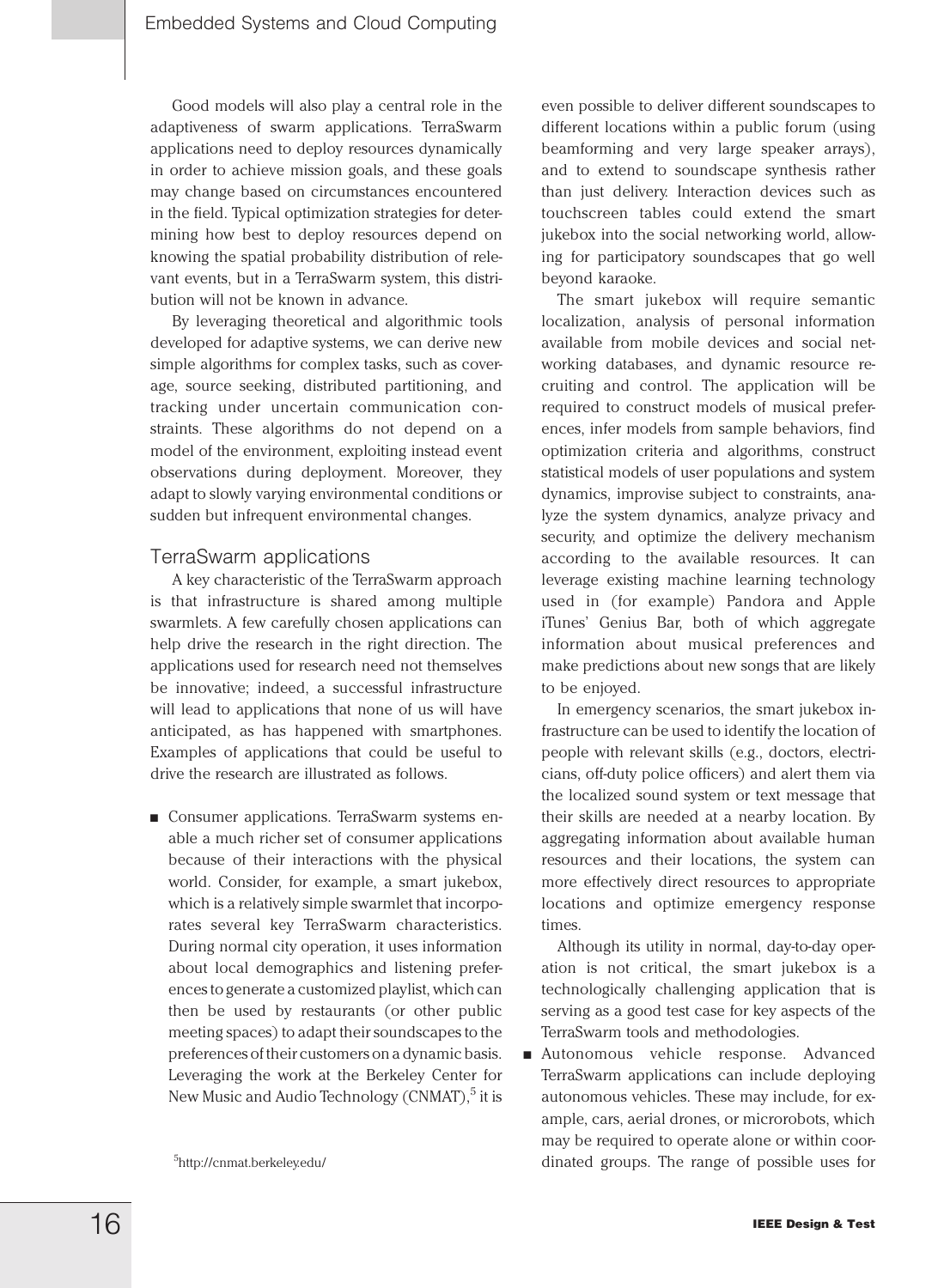autonomous vehicles is huge. For example, in the best of times, they can be used for accident and crime prevention; in the worst of times, they may be used for emergency response, rescue efforts, surveillance, construction of ad hoc networks, or delivery of medications. This application leverages considerable expertise in the design of vehicle trajectories, control laws, and decisionmaking protocols for autonomous vehicles, including micro unmanned aerial vehicles (UAVs). Tasks that must be performed by these vehicles include collecting information using mobile sensors, transporting physical objects and/or people, establishing and maintaining impromptu communication—all of which must coexist with other (human-operated) vehicles.

Under emergency conditions, mobile vehicles must be capable of operating as individual units, in ad hoc groups established by local proximity, or as a citywide resource, with intermittent communication capability. Real-time, distributed algorithms for aggregation of information, interaction with cloud services, and cooperative control and decision making can be tested in this context and used to explore new TerraSwarm services and applications.

**Health-related applications. The TerraSwarm in**frastructure (together with the cloud) will have access to a variety of health- and lifestyle-related data, including people's location, activity, and vital signs (via mobile devices and wearable sensors, as well as imagers embedded in the surrounding environment); environmental conditions (via networked sensors); and social connections (via the social networking infrastructure). Some of this information may be provided by streams of data from innovative sensors, such as energyharvesting wearable sensors, or from wall-size imagers. To close the loop, analysis of data from such sensor streams might be used to guide people toward healthy activities or to optimize the performance of troops, police, and medical personnel.

TerraSwarm infrastructure also provides a unique opportunity to traverse in time and analyze data and models that were collected in the past to predict or analyze the onset of a disease in future. Wearable sensors can provide details of the unique physiological observations that may not be reproducible in the future. Many medical

conditions develop over time, and are not noticed until they have a significant impact on the patient's health. Once the condition has developed, data that detail the progression of the condition may have been archived by a TerraSwarm infrastructure. For example, a neurologist diagnosing a dementia patient may be interested in observing gait parameters from five, ten, and 15 years ago. Data collected from fitness-oriented swarmlets could be used in diagnosis if stored and retrieved properly using the TerraSwarm framework.

# Toward an interdisciplinary TerraSwarm community

PROGRESS TOWARD THE TerraSwarm vision requires an astounding breadth of expertise, in large-scale, adaptive, cyber–physical control systems; programming models and tools for heterogeneous, real-time, and distributed cyber–physical systems; security in systems with dynamic topologies; machine learning; privacy; networked sensor and actuator platform design; signal analytics; wireless networking and distributed systems; system architecture; human– computer interaction; energy-aware system design; and application platforms. To nurture the development of a TerraSwarm research community, the authors led the organization of the First International Workshop on the Swarm at the Edge of the Cloud, held September 29, 2013, in Montreal, QC, Canada, in conjunction with  $ESWeek<sup>6</sup>$  Only a truly multidisciplinary approach will bring the TerraSwarm vision to reality. As such, this paper serves as an open invitation to anyone interested to join this exciting endeavor.

## Acknowledgment

This work was supported in part by the TerraSwarm Research Center, one of six centers administered by the STARnet phase of the Focus Center Research Program (FCRP), a Semiconductor Research Corporation program sponsored by the Microelectronics Advanced Research Corporation (MARCO) and the Defense Advanced Research Projects Agency (DARPA), and by the Berkeley Ubiquitous SwarmLab. This paper is dedicated to the memory of Ben Taskar.

6 http://www.terraswarm.org/conferences/13/swarm/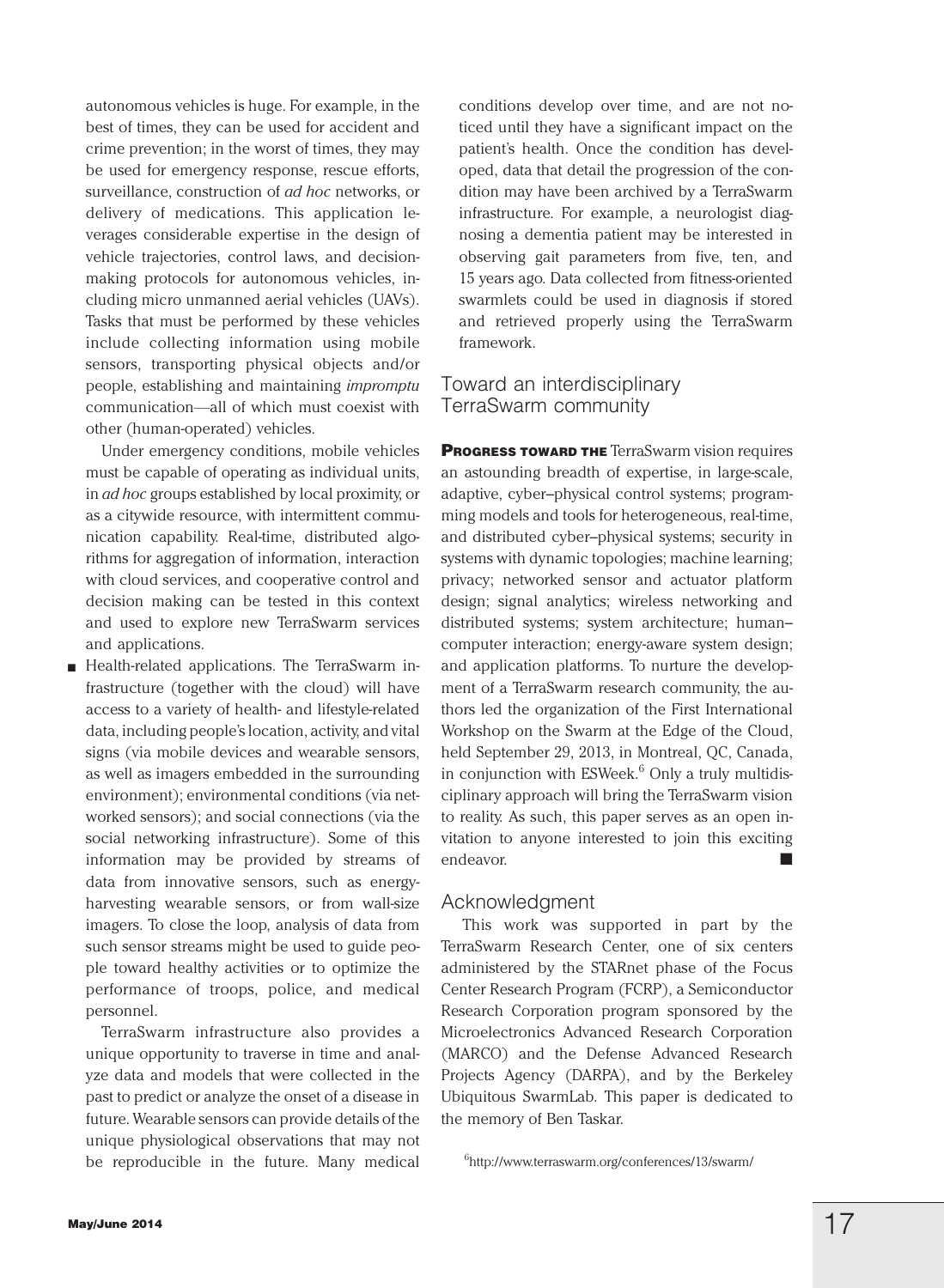$\blacksquare$  References

- [1] P. Druschel and A. Rowstron, "Storage management and caching in PAST, a large-scale, persistent peer-to-peer storage utility,'' in Proc. 18th ACM Symp. Oper. Syst. Principles, 2001, pp. 188–201.
- [2] C. Dwork, F. McSherry, K. Nissim, and A. Smith, ''Calibrating noise to sensitivity in private data analysis," in Theory of Cryptography, vol. 3876, S. Halevi and T. Rabin, Eds. Berlin, Germany: Springer-Verlag, 2006, pp. 265–284, ser. Lecture Notes in Computer Science, DOI: 10.1007/ 11681878\_14.
- [3] K. Fu, M. F. Kaashoek, and D. Mazières, "Fast and secure distributed read-only file system," in Proc. 4th USENIX Symp. Oper. Syst. Design Implementation, 2000, p. 13.
- [4] A. Greenfield, Against the Smart City (The City Is Here for You to Use). New York, NY, USA: Do Projects, 2013.
- [5] J. Kubiatowicz et al., "OceanStore: An architecture for global-scale persistent storage," in Proc. 9th Int. Conf. Architect. Support Programm. Lang. Oper. Syst., 2000, pp. 190–201, doi: 10.1145/356989.357007.
- [6] E. A. Lee, "Computing needs time," Commun. ACM, vol. 52, no. 5, pp. 70–79, 2009, DOI: 10.1145/1506409. 1506426.
- [7] D. Mazières, M. Kaminsky, F. Kaashoek, and E. Witchel, ''Separating key management from file system security," in Proc. 17th ACM Symp. Oper. Syst. Principles, 1999, pp. 124–139.
- [8] J. M. Rabaey, "The swarm at the edge of the cloud the new face of wireless (keynote presentation),'' in Proc. Symp. VLSI Circuits, Kyoto, Japan, 2011, pp. 6–8.
- [9] J. M. Rabaey, D. Burke, K. Lutz, and J. Wawrzynek, ''Workloads of the future,'' IEEE Design Test Comput., vol. 25, no. 4, pp. 358–365, Jul.–Aug. 2008.
- [10] A. Sangiovanni-Vincentelli, "Quo vadis SLD: Reasoning about trends and challenges of system-level design," Proc. IEEE, vol. 95, no. 3, pp. 467–506, Mar. 2007.
- [11] A. Sangiovanni-Vincentelli, W. Damm, and R. Passerone, ''Taming Dr. Frankenstein: Contract-based design for cyber-physical systems,'' Eur. J. Control, vol. 18, no. 3, pp. 217–238, Jun. 2012.
- [12] S. A. Seshia and A. Rakhlin, "Quantitative analysis of systems using game-theoretic learning,'' ACM Trans. Embedded Comput. Syst., vol. 11, no. S2, 2012, DOI: 10.1145/2331147.2331165.

**Edward A. Lee** is a Professor in the Electrical Engineering and Computer Science Department and Director of the TerraSwarm Research Center at the University of California Berkeley, Berkeley, CA, USA. He works on cyber–physical systems and models of computation. Lee has an SM from the Massachusetts Institute of Technology (MIT), Cambridge, MA, USA and a PhD from the University of California Berkeley. He is a Fellow of the IEEE.

Jan Rabaey is a Professor of Electrical Engineering and Computer Science and the Founding Director of the Ubiquitous SwarmLab at the University of California Berkeley, Berkeley, CA, USA. His research interests include the conception and implementation of next-generation integrated wireless systems. Rabaey has a PhD in applied sciences from the Katholieke Universiteit Leuven, Leuven, Belgium. He is a Fellow of the IEEE.

Björn Hartmann is an Assistant Professor of Electrical Engineering and Computer Science at the University of California Berkeley, Berkeley, CA, USA, and Codirector of the Berkeley Institute of Design and the Swarm Lab. His research in human– computer interaction focuses on novel design, prototyping, and implementation tools for the era of postpersonal computing. Hartmann has a PhD in computer science from Stanford University, Stanford, CA, USA.

**John Kubiatowicz** is a Professor in the Electrical Engineering and Computer Science Department, University of California Berkeley, Berkeley, CA, USA. His research focuses on the development of new operating systems for many-core processors with a particular focus on dynamic resource management and quality-of-service guarantee. Kubiatowicz has a PhD in electrical engineering and computer science from the Massachusetts Institute of Technology (MIT), Cambridge, MA, USA.

**Kris Pister** is a Professor of Electrical Engineering and Computer Science and Codirector for the Berkeley Sensor and Actuator Center (BSAC) and the Swarm Lab at the University of California Berkeley, Berkeley, CA, USA. His current research interests are synthetic insects and smart dust. Pister has a PhD in electrical engineering and computer sciences from the University of California Berkeley.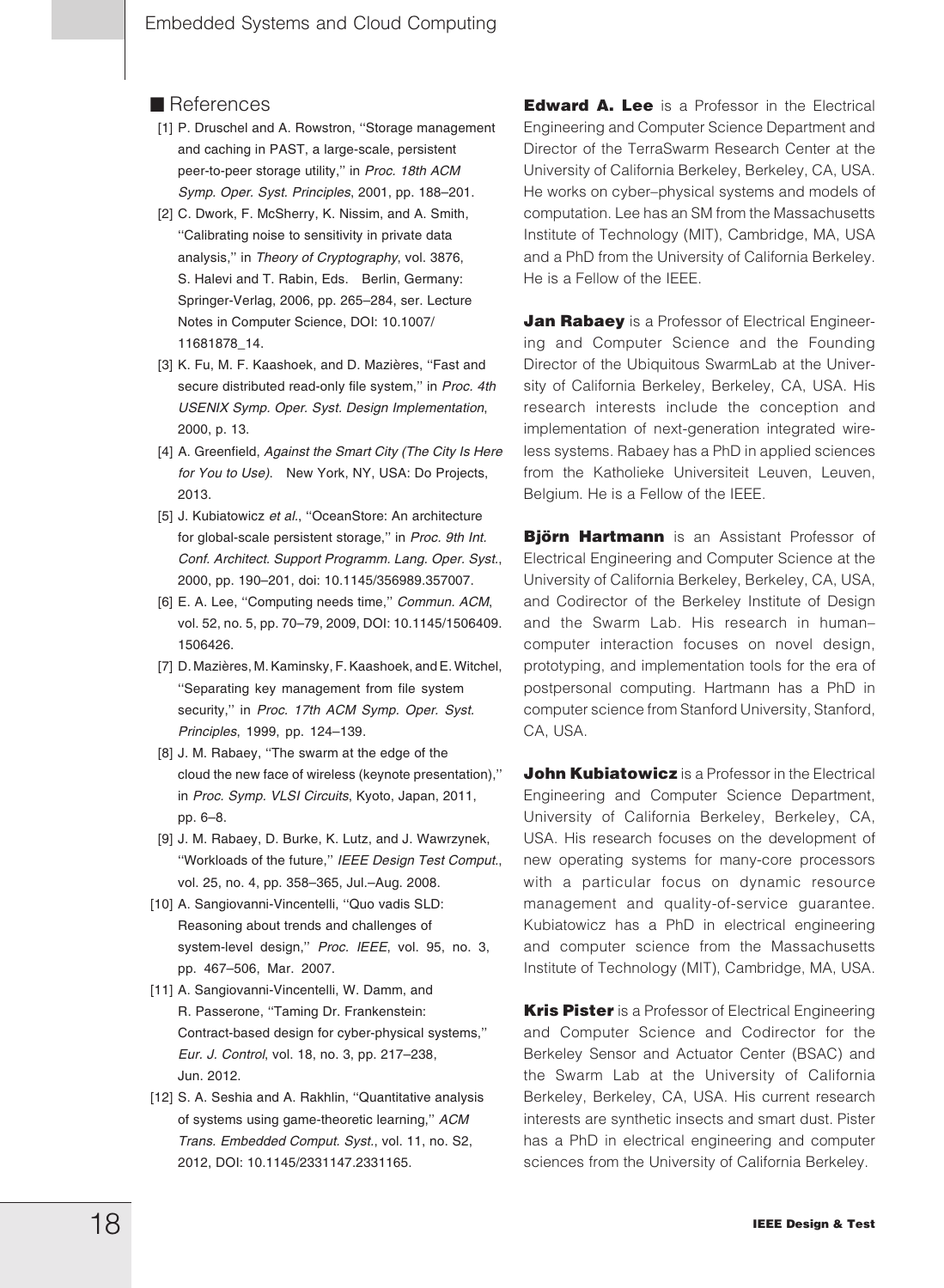Alberto Sangiovanni-Vincentelli is the Buttner Chair of Electrical Engineering and Computer Science at the University of California Berkeley, Berkeley, CA, USA. He is Cadence and Synopsys Cofounder. He is a member of the UTC Technology Advisory Council, the National Academy of Engineering. He received the Kaufman Award for ''pioneering contributions to EDA'' and the IEEE/ RSE Maxwell Medal ''for groundbreaking contributions with exceptional impact on development of electronics.''

**Sanjit A. Seshia** is an Associate Professor of Electrical Engineering and Computer Science at the University of California Berkeley, Berkeley, CA, USA. His research blends formal methods and machine learning for verification and synthesis, particularly for cyber–physical systems and computer security. He has coauthored a widely used textbook on embedded systems. Seshia has a PhD in computer science from Carnegie Mellon University, Pittsburgh, PA, USA.

**John Wawrzynek** is a Professor at the University of California Berkeley, Berkeley, CA, USA, and Codirector at the Berkeley Wireless Research Center. He is a leader in reconfigurable computing. His other research interests include computer architecture and wireless systems. He is the founder and Vice-President of Technology at BEEcube, Inc. Wawrzynek has a PhD from California Institute of Technology, Pasadena, CA, USA.

**David Wessel** is a Professor in the Music Department, University of California Berkeley, Berkeley, CA, USA, and also serves as the Director for the Center for New Music and Audio Technologies (CNMAT), an institute that collaborates extensively with the Electrical Engineering and Computer Science Department, blending art and technology. Wessel has a PhD in mathematical psychology from Stanford University, Stanford, CA, USA.

**Tajana Simunic Rosing is an Associate Pro**fessor and the Director of the System Energy Efficiency Laboratory at the University of California San Diego, La Jolla, CA, USA. Her research focuses on energy-efficient computing and embedded, wireless systems. Simunic Rosing has a PhD from Stanford University. Stanford, CA, USA.

**David Blaauw** is a Professor at the University of Michigan, Ann Arbor, MI, USA. His work has focused on VLSI design with particular emphasis on adaptive and low-power design. Blaauw has a PhD in computer science from the University of Illinois at Urbana-Champaign, Urbana, IL, USA.

**Prabal Dutta** is an Assistant Professor at the University of Michigan, Ann Arbor, MI, USA. He researches the circuits, systems, and software necessary to realize pervasive sensing, computing, and communications at scale and in the service of society. Dutta has a PhD in computer science from the University of California Berkeley, Berkeley, CA, USA.

**Kevin Fu** is an Associate Professor of Electrical Engineering and Computer Science at the University of Michigan, Ann Arbor, MI, USA, where he directs the Archimedes Research Center for Medical Device Security and the SPQR Group. His research investigates how to achieve trustworthy computing on embedded devices with application to healthcare, commerce, and communication. Fu has a PhD from the Massachusetts Institute of Technology (MIT), Cambridge, MA, USA.

**Carlos Guestrin** is an Associate Professor of Machine Learning in the Computer Science & Engineering Department, University of Washington, Seattle, WA, USA. He is cofounder and CEO of GraphLab Inc., which focuses on large-scale machine learning and graph analytics. Guestrin has a PhD from Stanford University, Stanford, CA, USA.

**Ben Taskar** joined the Computer Science & Engineering Department, University of Washington, Seattle, WA, USA, in 2012. He was nationally recognized for his research in machine learning, computational linguistics, and computer vision. Taskar had a PhD in computer science from Stanford University, Stanford, CA, USA (2004). He passed away in 2013.

**Roozbeh Jafari** is an Associate Professor at the University of Texas at Dallas, Richardson, TX, USA. He is an expert in wearable computer and signal processing design primarily for the applications of healthcare and wellness. Jafari has a PhD in computer science from the University of California